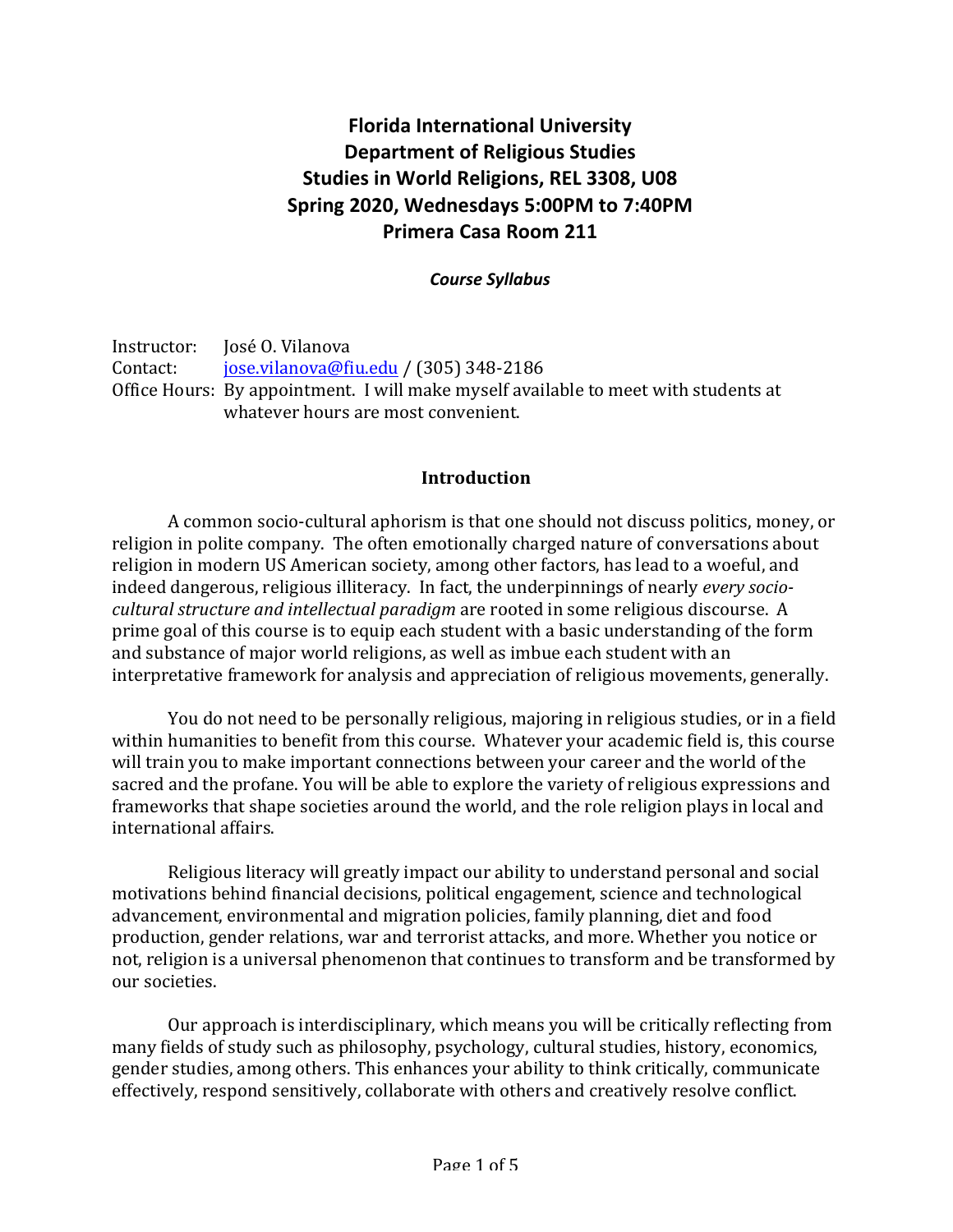### **Grading**

The components upon which your final grade will be calculated are not merely assessments of how well you have internalized the course material; they are more importantly instruments designed to help direct your learning.

**Examinations (45%):** You will be given two examinations. The Midterm Exam will count twenty percent (25%) of your exam grade, and the Final Exam will count thirty percent  $(30\%)$  of your exam grade.

**Analytical Essays (30%):** You will be given a problem or question to address in a five to seven page essay. Each of the two Analytical Essays will count fifteen percent (15%) of your Analytical Essay grade.

**Weekly Quizzes (10%):** Each week you will be given a short quiz based on the readings due that week. Your grade for the Weekly Quizzes will be based upon your ten highest quiz grades for the semester.

**Community/Congregation Visits (10%):** Miami-Dade County, and South Florida generally, is home to a surprising array and diversity of religious communities. During this semester, please visit four (4) different communities or congregations and submit to me a three (3) page personal reflection about your experience. Each personal reflection paper will count twenty-five percent  $(25%)$  of this component of your overall grade. I will distribute a separate, detailed instruction document as guidelines for these visits.

**Participation (5%):** Please do not take this component lightly. Your attendance and inclass participation are not only crucial to your learning, but your healthy, robust contribution to our class discussions are valuable.

## **Required Text**

Anthology of World Religions: Sacred Texts and Contemporary Perspectives

ISBN-13: 978-0195332360 ISBN-10: 0195332369 *\* Other reading materials will be provided by the instructor.*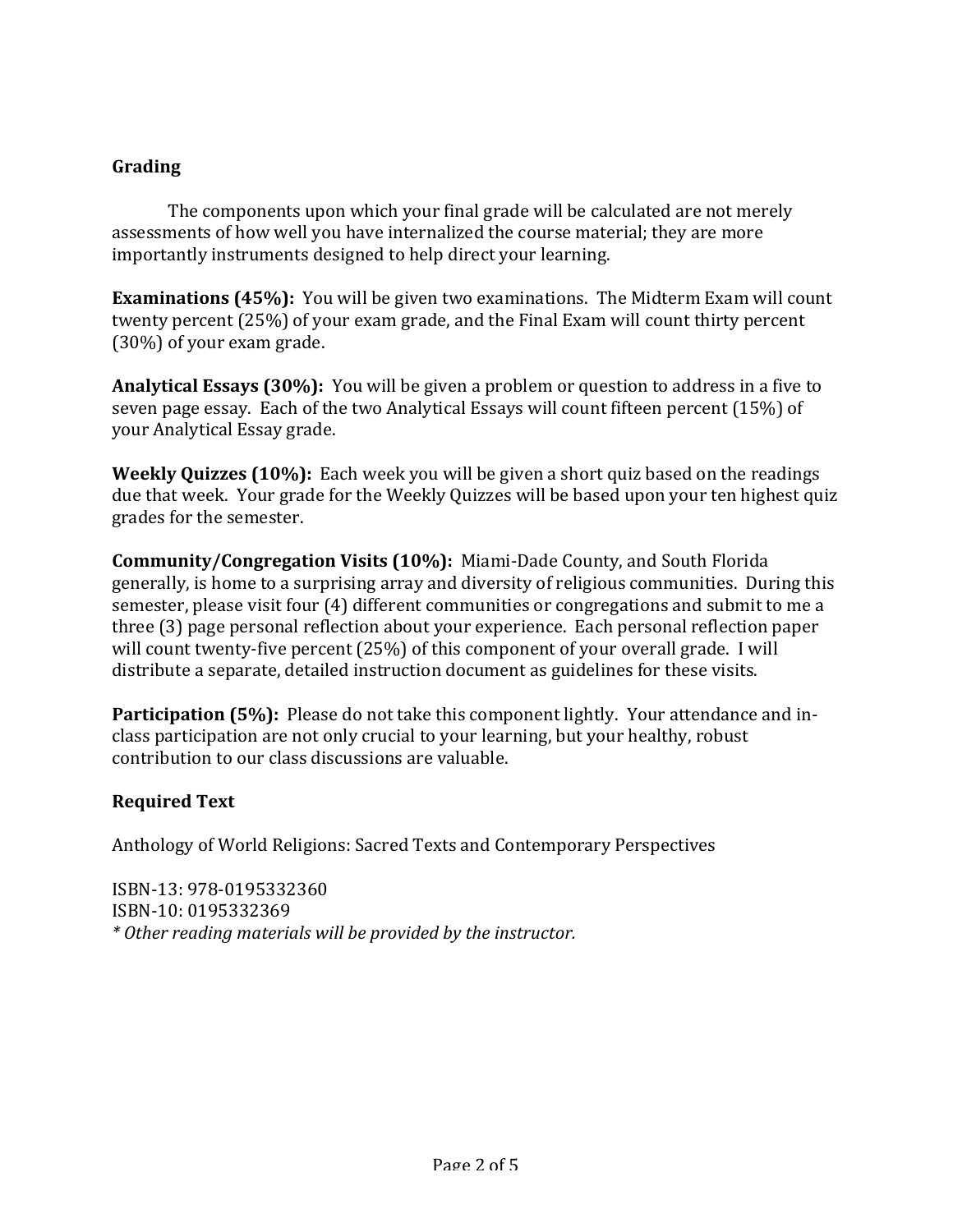### **Course breakdown**

| Course<br>Landmarks           | Items          | Scale       | Percentage of final<br>Grade |
|-------------------------------|----------------|-------------|------------------------------|
| Examinations                  | $\overline{2}$ | $1.0 - 4.0$ | 45%                          |
| <b>Analytical Essays</b>      | 2              | $1.0 - 4.0$ | 30%                          |
| <b>Weekly Quizzes</b>         | 10             | $0 - 100$   | 10%                          |
| Community/Congregation Visits | $\overline{4}$ | $1.0 - 4.0$ | 10%                          |
| Participation                 | $\mathbf 1$    | $1.0 - 4.0$ | 5%                           |
| <b>Total</b>                  |                |             | 100%                         |

### **Goals**

- Analyze and interpret the universal dimensions of the sacred.
- Discover the relevance and practice of religion in everyday life.
- Recognize the academic impact of religion as an interdisciplinary field.
- Identify the role of religion as a transformational force for the self and society.
- Develop a critical and open-minded approach to religion that questions assumptions.
- Explore religion as a platform that increases civic engagement and global awareness.

## **Objectives**

- 1. Understanding the complexity of the definitions of religion and secularization.
- 2. Recognize the strength of utilizing different approaches, theories, and methodologies to better understand the universal forms of religious experience and expression such as sacred symbols, rituals, myths, scriptures, ethics, and communities.
- 3. Identify religious themes and patterns that shape our everyday life.
- 4. Analyze a wide range of religious beliefs and practices as an avenue for better understanding religion in our individual, cultural, economic, and political contexts.
- 5. Critically engage the issue of religious diversity and dialogue in national and international context.
- 6. Reflect upon and enhance student's potential for moral agency and compassion.

## **Gordon Rule Requirement**

As this is a Gordon Rule course, students will be required to write a minimum of two major assignments. Each paper will be at least 1500-2000 words and will be submitted through Turnitin. All source material must be cited correctly using MLA Style and long quotes should be avoided. Please be aware that papers with an originality score of over 35%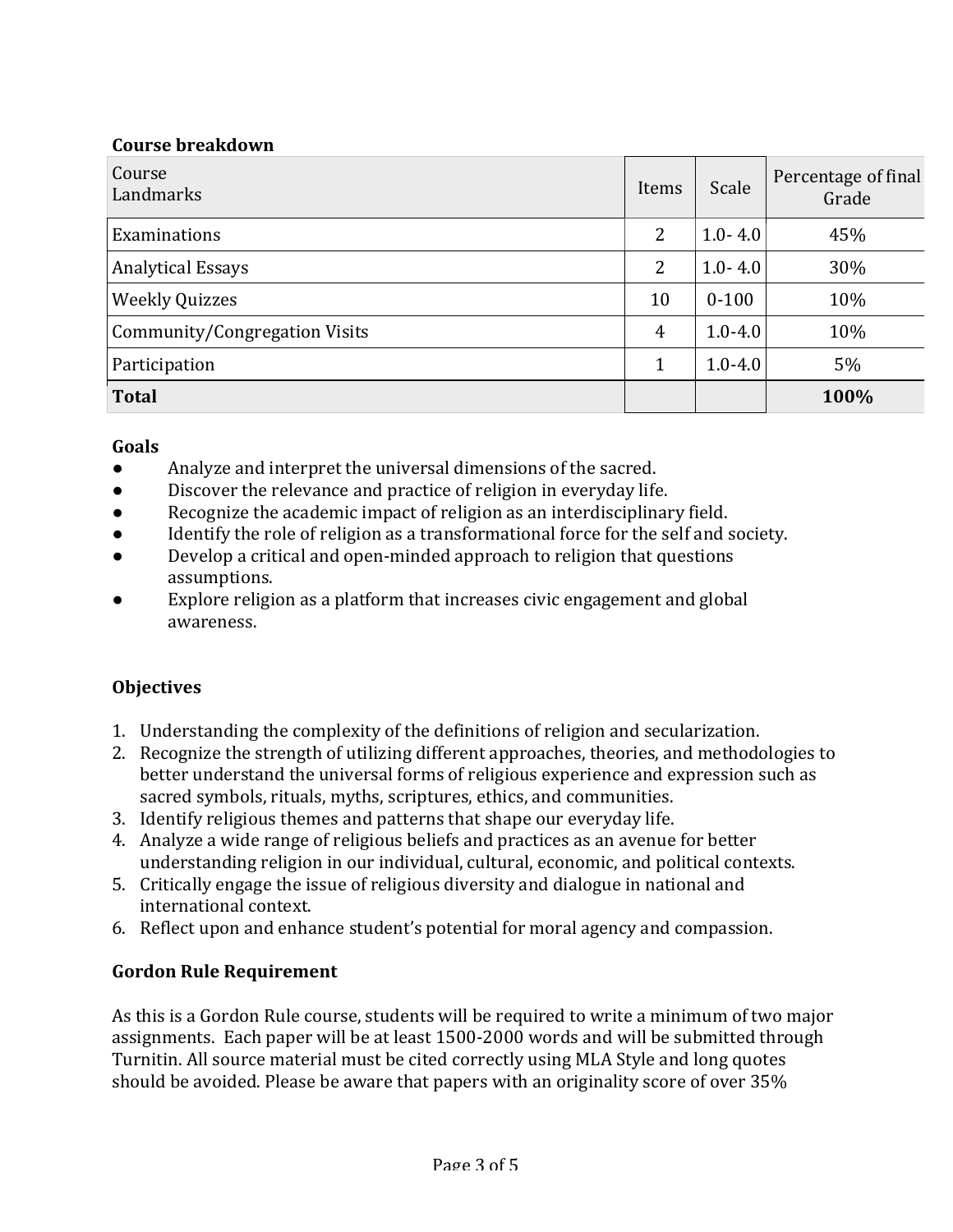similarity will be subject to additional scrutiny and may incur additional penalties, up to and including receiving an  $F(0 \text{ points})$ .

# **Global Learning Objectives**

As a Global Learning course, students will be meet the following objectives through text readings, assignments, and class discussions:

1. Students will be able to analyze topics in the field of religious studies from multiple perspectives.

2. Students will be able to assess how global issues and trends are interrelated with the development and practice of religions

3. Students will be able to demonstrate willingness to think creatively about religious issues in the contemporary world.

## **Plagiarism**

Do you know what plagiarism is? Avoid the pitfalls of plagiarism by asking me, a representative from the writing center or our library to explain. Many students end up plagiarizing material because they do not know what it entails. In short, plagiarism, or attempting to pass off another's work as your own, falls into three different categories:

1. A written work that is entirely stolen from another source;

2. Using quotations from another source without properly citing them; and

3. Paraphrasing from another source without proper citations.

Students are expected to understand the definition of plagiarism. See the University Code of Academic Integrity at http://www.fiu.edu/~oabp/misconductweb/2codeofacainteg.htm if you need further clarification. Offenders will receive a grade of  $F(0)$  points) for the plagiarized assignment, and possibly for the course. Please be aware: Previously submitted papers are not allowed, even if it is your own work and even if you are retaking this class. You may not "reuse" papers.

## **Course Schedule**

| Jan $8$  | Course Introduction: Everything is Religion                                                                                                                                                                  |
|----------|--------------------------------------------------------------------------------------------------------------------------------------------------------------------------------------------------------------|
| Jan $15$ | Discussion: Early Iterations of "Religion:" Religion per se or a way of life?<br>Readings due: from the course text, Chapter One, essays by Mircea Eliade,<br>William James, Sigmund Freud, and Merlin Stone |
| Jan $22$ | Readings Due: Chapter 10, pages 303 to 322 (It will benefit you to answer<br>the study questions at the end of the chapter.)                                                                                 |
| Jan $29$ | Readings Due: Chapter 7, pages 231 to 260                                                                                                                                                                    |
| Feb 5    | Readings Due: Chapter 8, pages 261 to 286<br><b>FIRST ANALYTICAL ESSAY DUE</b>                                                                                                                               |